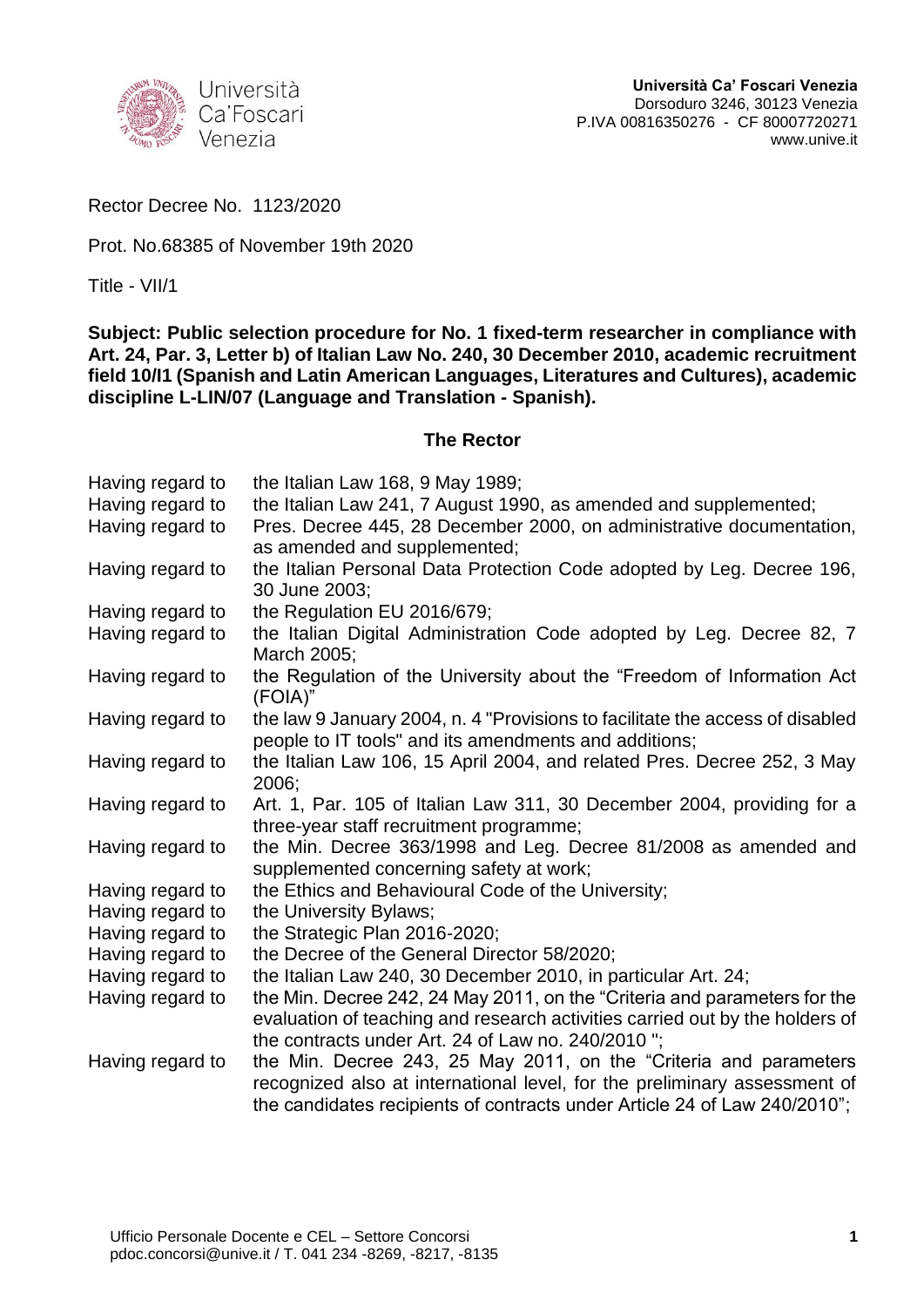- Having regard to Pres. Decree 232, 15 December 2011, on the Regulation governing the salaries of professors and researchers, in accordance with Law 240, 30 December 2010, Art 8, par. 1 and 3;
- Having regard to the Prime Ministerial Decree of 3 September 2019 on the ISTAT adjustment of the remuneration of non-contractual personnel;
- Having regard to the resolution of the Board of Directors of 8 September 2014 which determined the salary of the fixed-term researcher pursuant to art. 24 paragraph 3 letter b) of Law 240/2010;
- Having regard to Lgs. Decree 49, 29 March 2012, concerning: "Discipline for programming, monitoring and evaluation of budgetary and recruitment policies of universities";
- Having regard to the Min. Decree 855, 30 October 2015, on the redetermination of academic recruitment fields, joined into groups of academic recruitment fields;
- Having regard to the Min. Decree 662, 01 September 2016, for determining the tables of correspondence between the Italian and foreign academic positions as per Article 18, para. 1, section (b) of Law 240/2010;
- Having regard to the Regulations governing the public selections of fixed-term researchers in compliance with Art. 24 of the Italian Law 240/10;
- Having regard to the D.M. 14 May 2020, n. 83 concerning the Extraordinary Plan 2020 for the recruitment of researchers referred to in Article 24, Paragraph 3, Letter B) of Law 240/2010
- Having regard to the resolution of 22/7/2020 with which the Department of Linguistic and Comparative Cultural Studies requested the activation of the researcher contract, with coverage from the resources referred to in Ministerial Decree no. 83/2020;
- Having regard to the resolution of the Academic Senate and the Board of Directors respectively of 27<sup>th</sup> and 31<sup>st</sup> July 2020, which authorized the initiation of the procedure in question using the resources referred to in Ministerial Decree no. 83/2020;
- Having regard to the D.R. n. 515 of 5/06/2020 which approved the "Information on the conduct of public competitions at the Ca 'Foscari University of Venice in the period of emergency COVID-19" attached to the same Decree;
- Acknowledging that the proposing structure has certified its compliance with Italian Law and University Regulations

## **D E C R E E S**

#### **Art. 1**

### **Announcement of public selection procedure**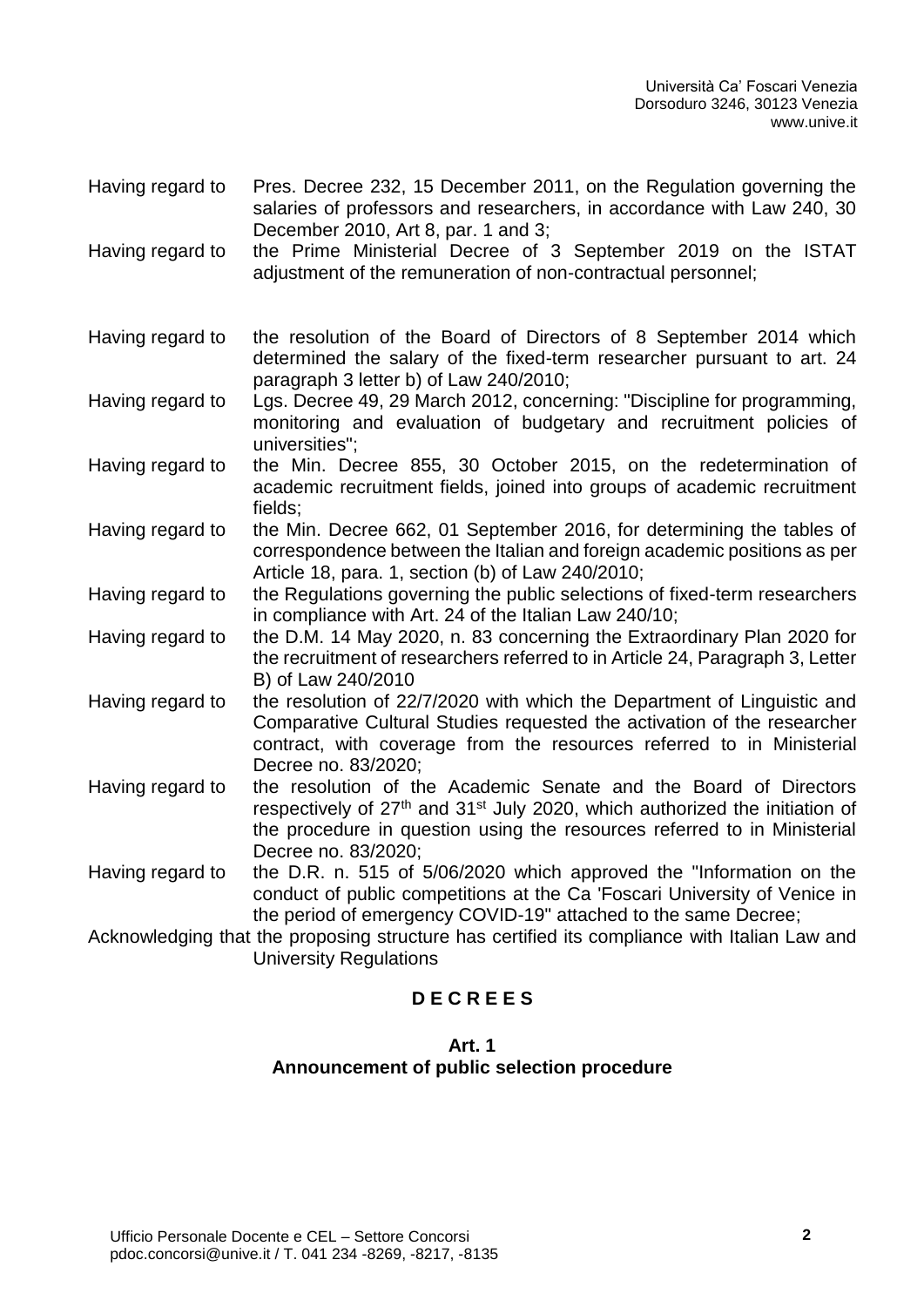A public selection procedure is opened for No. 1 fixed-term researcher (36 months) in compliance with Art. 24, Par. 3, Letter b) of Italian Law 240, 30 December 2010.

| Academic recruitment<br>field                                                                               | 10/11 Spanish and Latin American Languages, Literatures and<br><b>Cultures</b>                                                                                                                                                                                                                                                                                                                                                                                                                                                                                                                                                                                                                                                                                                                                                                                                                                                                                                                                                                                                                                                                                                                                                                                                                                                                                                                                                                                                                                                                                                                                                                                                                                                                                                                                     |
|-------------------------------------------------------------------------------------------------------------|--------------------------------------------------------------------------------------------------------------------------------------------------------------------------------------------------------------------------------------------------------------------------------------------------------------------------------------------------------------------------------------------------------------------------------------------------------------------------------------------------------------------------------------------------------------------------------------------------------------------------------------------------------------------------------------------------------------------------------------------------------------------------------------------------------------------------------------------------------------------------------------------------------------------------------------------------------------------------------------------------------------------------------------------------------------------------------------------------------------------------------------------------------------------------------------------------------------------------------------------------------------------------------------------------------------------------------------------------------------------------------------------------------------------------------------------------------------------------------------------------------------------------------------------------------------------------------------------------------------------------------------------------------------------------------------------------------------------------------------------------------------------------------------------------------------------|
| Academic discipline                                                                                         | L-LIN/07 Language and Translation - Spanish                                                                                                                                                                                                                                                                                                                                                                                                                                                                                                                                                                                                                                                                                                                                                                                                                                                                                                                                                                                                                                                                                                                                                                                                                                                                                                                                                                                                                                                                                                                                                                                                                                                                                                                                                                        |
| Department                                                                                                  | <b>Comparative Linguistic and Cultural Studies</b>                                                                                                                                                                                                                                                                                                                                                                                                                                                                                                                                                                                                                                                                                                                                                                                                                                                                                                                                                                                                                                                                                                                                                                                                                                                                                                                                                                                                                                                                                                                                                                                                                                                                                                                                                                 |
| Work place                                                                                                  | Ca' Foscari University of Venice,<br>Department of Comparative Linguistic and Cultural Studies                                                                                                                                                                                                                                                                                                                                                                                                                                                                                                                                                                                                                                                                                                                                                                                                                                                                                                                                                                                                                                                                                                                                                                                                                                                                                                                                                                                                                                                                                                                                                                                                                                                                                                                     |
| Teaching activities, also<br>integrative,<br>and service provided to<br>students and research<br>activities | Teaching commitment: the Researcher will carry out lectures<br>specific to the s-d sector L-LIN / 07 - Language and Translation<br>- Spanish Language according to the needs defined by the<br>Department of Linguistic and Comparative Cultural Studies.<br>The teaching activity must concern the Spanish language, in<br>different<br>levels of linguistic analysis<br>(phonetic-<br>the<br>phonological, morphological, syntactic, lexical, pragmatic) in a<br>synchronic, diachronic and comparative perspective with the<br>Italian language, as well as the Spanish-American language.<br>The Researcher will also have to collaborate with the<br>professors of the s-d L-LIN / 07 sector in the organization and<br>coordination of language exercises relating to the Spanish and<br>Hispanic-American<br>based<br>language<br>courses<br>the<br>on<br>instructions received from the Department.<br>Teachings:<br>- Spanish Language 1 (Languages, Civilization And Language<br>Sciences);<br>- Spanish Language 2 (Languages, Civilization And Language<br>Sciences);<br>Spanish Language 1 Mod. 2 (Linguistic And Cultural<br>Mediation)<br>Scientific commitment: the Researcher will have to produce a<br>significant research activity, through publications placed at a<br>good / excellent national and international level; through<br>participation in national and international conferences and<br>congresses and national and / or international research<br>groups; moreover, it must undertake to participate in<br>competitive calls for research funding or to be part of research<br>groups participating in competitive calls for research funding.<br>The research activity will have to concern the grammatical,<br>lexical and discursive aspects in a theoretical and applicative |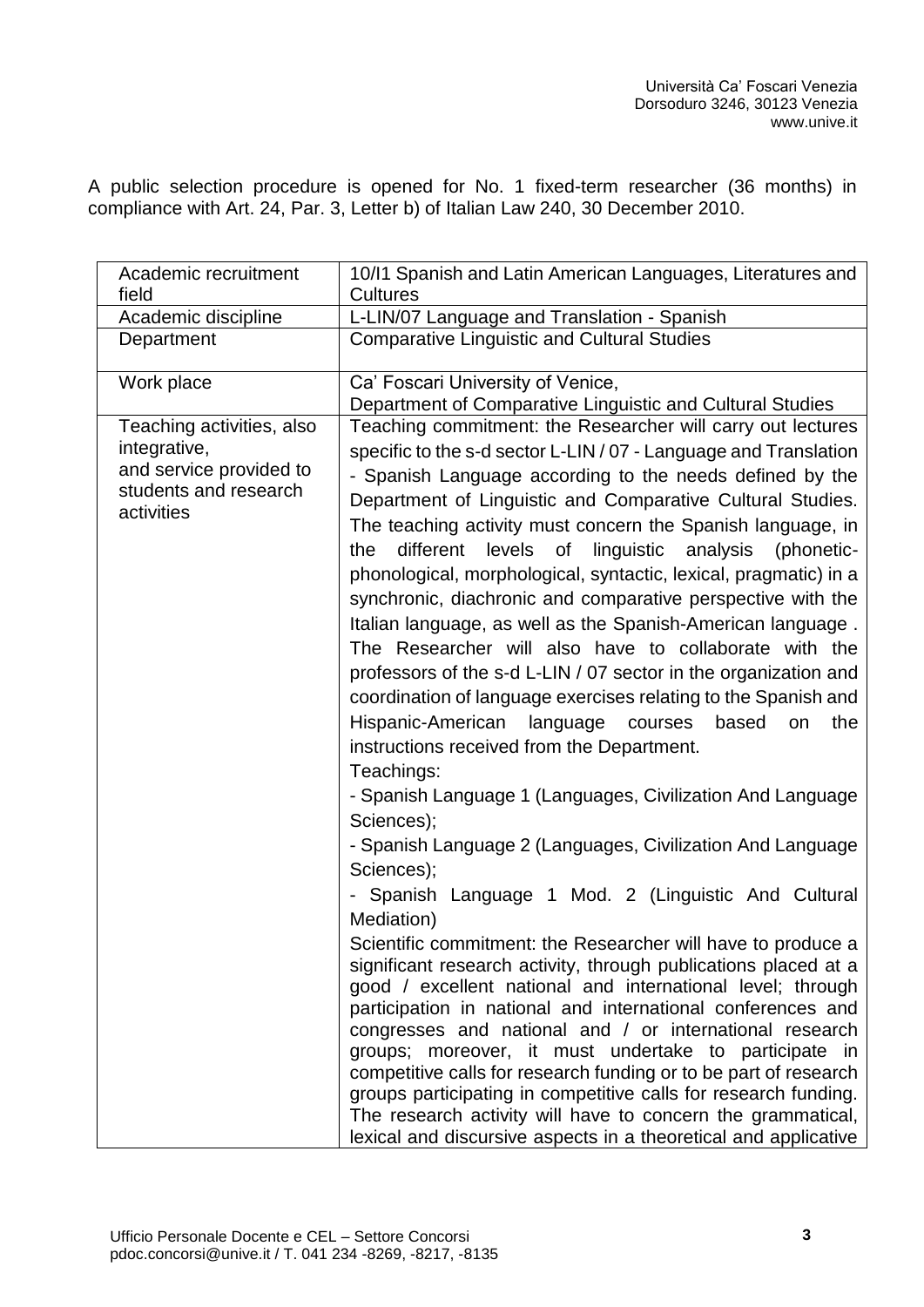|                                                                                                           | key, in line with the s-d sector L-LIN / 07 Language and<br>translation - Spanish language. |
|-----------------------------------------------------------------------------------------------------------|---------------------------------------------------------------------------------------------|
| Foreign languages of<br>which will be verified the<br>knowledge                                           | Spanish, English                                                                            |
| Language of the<br>interview                                                                              | Italian                                                                                     |
| Maximum number of<br>published works which<br>can be presented, in<br>addition to the PhD<br>dissertation | 12                                                                                          |

## **Art. 2**

## **Requirements for admission to selection procedure**

The Selection Procedure is open to both Italian and foreign applicants with a PhD or equivalent degree awarded either in Italy or abroad.

Participation is limited to candidates who:

1) obtained a National Scientific Qualification pursuant to art. 16 of Law 240/2010 for the functions of Associate or Full Professor

### **or**

2) have used for at least three years, even not-consecutive:

- a) contracts according to art. 24, paragraph 3, letter a) of Law 240/2010; or
- b) contracts concluded according to Art. 14, paragraph 1 of Law 230/2005;
- c) research grants awarded according to art. 51, paragraph 6, of Law 449/1997, as amended, or postdoctoral fellowships according to art. 4 of Law 398/1989, or similar contracts, grants or scholarships in foreign universities;
- d) research grants awarded according to art. 22 of Law 240/2010.

For the purposes of the maturation of the minimum period of three years referred to in this paragraph, the services provided in the types a), b), c) and d) can be combined.

Applicants must be in possession of the requirements laid down at the closing date for the submission of application to the selection. The Committee, as defined in the next art. 6, evaluates the qualifications required for admission, such as the assessment of the analogy of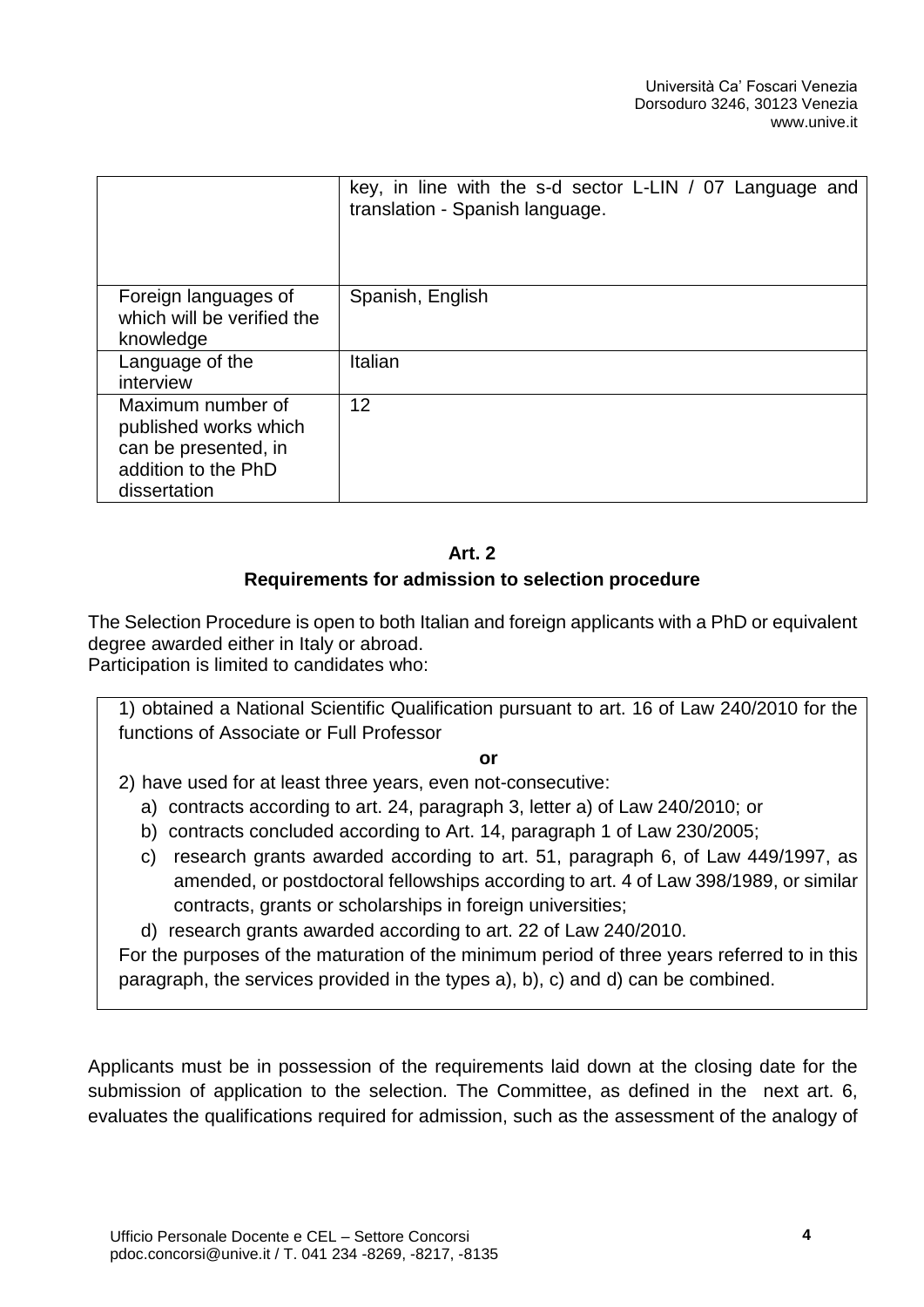contracts, grants or scholarships held in foreign universities with those provided by Italian law and the equivalence of qualifications obtained abroad, if not provided by law.

Exclusion from the selection procedure shall take place by means of a motivated order issued by the Rector and communicated to the candidates concerned to the e-mail address communicated during the application phase.

The following are excluded: anyone with a contract for research fellowship or fixed-term research contract as provided in Arts. 22 and 24 of Italian Law 240/10 at Ca' Foscari or at other Italian Universities, whether public, private or online, or bodies under Par. 1 of Art. 22 of Italian law 240/10 for a period, in addition to the intended duration of the competition contract, exceeding a total of 12 years, even if not continuing. Maternity or sick leave as provided in the laws in force shall not be included in the duration of the aforementioned employment contracts. Also excluded from the selection procedures are those who have already been employed on permanent positions as full and associate professors or as researchers, even if no longer in service.

Also belonging to the exclusion categories are those with a family relationship or affinity, up to the fourth degree, with professors belonging to the recruiting Department including the Rector, Administrative Manager, any member of the Board of Governors as provided in Art. 18, Par. 1, Letter b) and c), of Italian Law 240/2010.

The following shall not participate in the selection procedures:

1) Those who are not entitled to exercise civil and political rights;

2) Those who have been dismissed or relieved from office with a Public Administration for consistently poor performance;

3) Those who have been dismissed from a civil service job as provided in Art. 127, Letter d) of D.P.R. 10/1/1957, No. 3.

This Administration guarantees fairness and equal opportunity to men and women in access in to employment and employment conditions.

### **Art. 3**

### **Application submission procedure**

To participate in the selection, candidates must submit their application only using the procedure available on the web at:

<https://static.unive.it/domandeconcorso-en/accesso/rtdb-llin07>

within a deadline of 1.00 p.m. CET on the thirtieth day following the date of publication of the call in the Official Gazette of the Italian Republic. If this deadline expires on a public holiday, it is extended to the next working day.

The application may be filled via web using any computer with Internet connection within the deadline.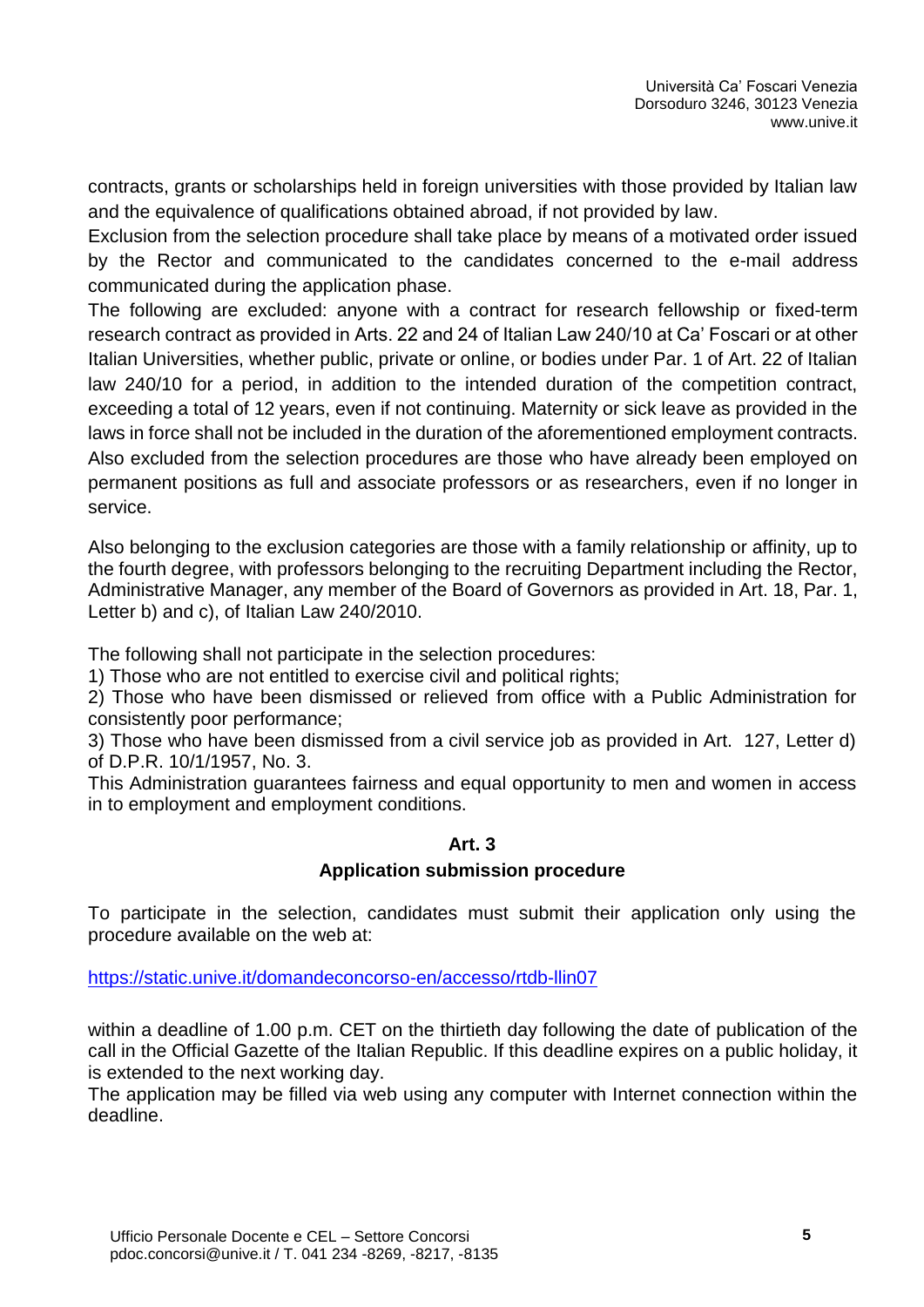Note: the candidate must fill out the application by completing all the required fields and by attaching all the files required. Only in this moment the procedure shall generate an individual alphanumeric code, which will be forwarded to the email address written in the application. Until the deadline indicated above, it is allowed to make changes to the application and replace the files attached, exclusively by returning in the proceedings with the alphanumeric code access.

Then, the link will be blocked and will no longer be possible to fill and modify the application. No other forms of submission are allowed under penalty of exclusion.

For further information, candidates may contact Settore Concorsi phone:+39 0412348269- +39 0412348217- +39 0412348135, email: [pdoc.concorsi@unive.it](mailto:pdoc.concorsi@unive.it)

The application form shall clearly state the candidate's name and surname, date and place of birth and tax identification number. All candidates must, likewise, declare on their own account:

- 1- Their citizenship;
- 2- That they are in possession of a PhD awarded in Italy or abroad;
- 3- -That obtained a National Scientific Qualification pursuant to art. 16 of Law 240/2010 for the functions of Associate or Full Professor or
	- That they have used for at least three years, even not-consecutive:
	- a) contracts according to art. 24, paragraph 3, letter a) of Law 240/2010; or
	- b) contracts concluded according to Art. 14, paragraph 1 of Law 230/2005; or
	- c) research grants awarded according to art. 51, paragraph 6, of Law 449/1997, as amended, or postdoctoral fellowships according to art. 4 of Law 398/1989, or similar contracts, grants or scholarships in foreign universities; or
	- d) research grants awarded according to art. 22 of Law 240/2010.
- 4- That they do not have, nor have they had in the past, a contract for research fellowship or fixed-term research contract as provided in Arts. 22 and 24 of Italian Law 240/10 at Ca' Foscari or at other Italian Universities, whether public, private or online, or bodies under Par. 1 of Art. 22 of Italian Law 240/10 for a period, in addition to the intended duration of the competition contract, exceeding a total of 12 years, even if not continuing;
- 5- That they have not already been employed on permanent positions as full and associate professors or as researchers, even if no longer in service;
- 6- That they have not a family relationship or affinity, up to the fourth degree, with professors belonging to the recruiting Department including the Rector, General Director or any member of the Board of Governors;
- 7- That they have not been convicted of a crime nor are they aware of being subject to criminal proceedings or of any pending criminal proceedings against them;
- 8- That they are/are not employees in a Public Administration;
- 9- That they have not been dismissed from office with a Public Administration for consistently poor performance nor from a civil service job as provided in Art. 127, Letter d) of President Decree 3, 10.01.1957;
- 10- That they are aware that all communications to candidates shall be made by posting on the website of the University and that such publication has the value of notification in all respects.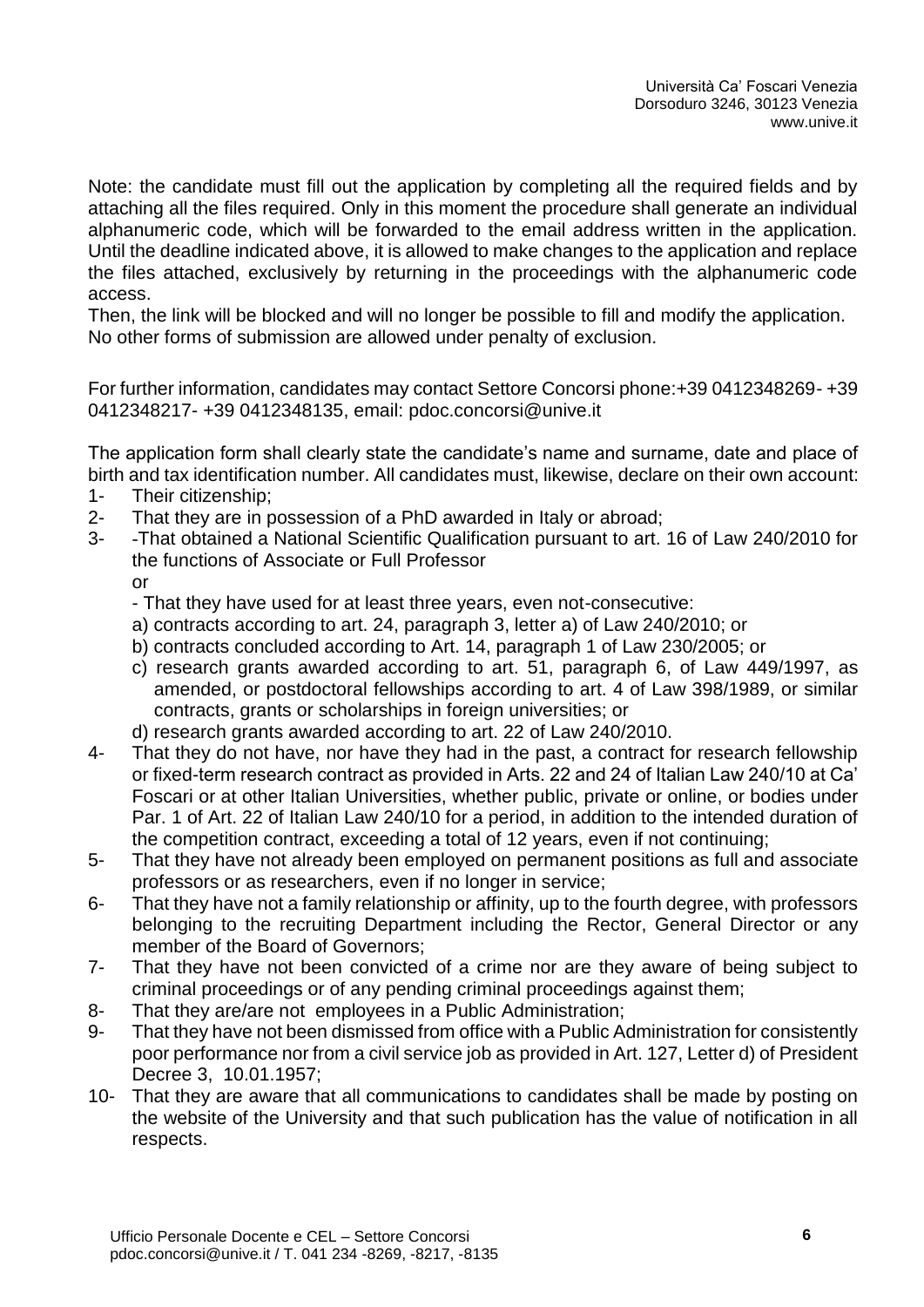The failure to make the declarations in the above paragraphs will cause elimination from participation in the selection procedure.

Italian candidates shall also state on their own account:

- In which electoral roll they are registered (municipality) and any reasons for nonregistration or deletion from it;
- Their current situation with regard to military service.

Foreign candidates shall also state on their own account :

- That they exercise civil and political rights in their country or give the reasons for failure to do so;
- That they have adequate Italian language skills.

Candidates with disabilities shall specify which support (if any) they require with regard to their handicap to attend the interview.

In their applications candidates should also include the address for their notification, a telephone number, a mobile number and an e-mail address.

The University Administration declines all responsibility for the notifications due to the failure of the candidate to provide a correct address or a failure or delay in notifying about a change to the address given in the application or for any postal or telegraphic services misdeliveries, or due to third parties, unforeseeable events or force majeure.

Candidates must also attach the following to their applications:

- Candidate's curriculum vitae listing their scientific and teaching activities, written in Italian and in English, signed with an original signature and declaration of veracity as provided in Arts. 46 and 47 of Pres. Decree 445/2000;
- Documents confirming the qualifications deemed useful for the selection procedure (except for qualifications issued by other Public Administrations for which candidates must submit the self-executed certificate) and a list signed with original signature;
- List of published works that candidate intends to submit for the purposes of Art. 1 of these competition regulations, signed with original signature;
- Photocopy of valid identity document.

According to the University's actions within the Human Resources Strategy for Researchers (HRS4R), candidates are invited to submit a cover letter to their CV.

Qualifications refer to academic qualifications, professional qualifications, specialisations, licenses, training, updates and so on.

### European Union citizens may:

- Submit scanned copies of qualifications, that are certified copies of the originals with selfexecuted affidavit as provided in Arts 19 and 47 of Pres. Decree 445, 28 December 2000 (attachment A); if written in a foreign language, said qualifications shall include a sworn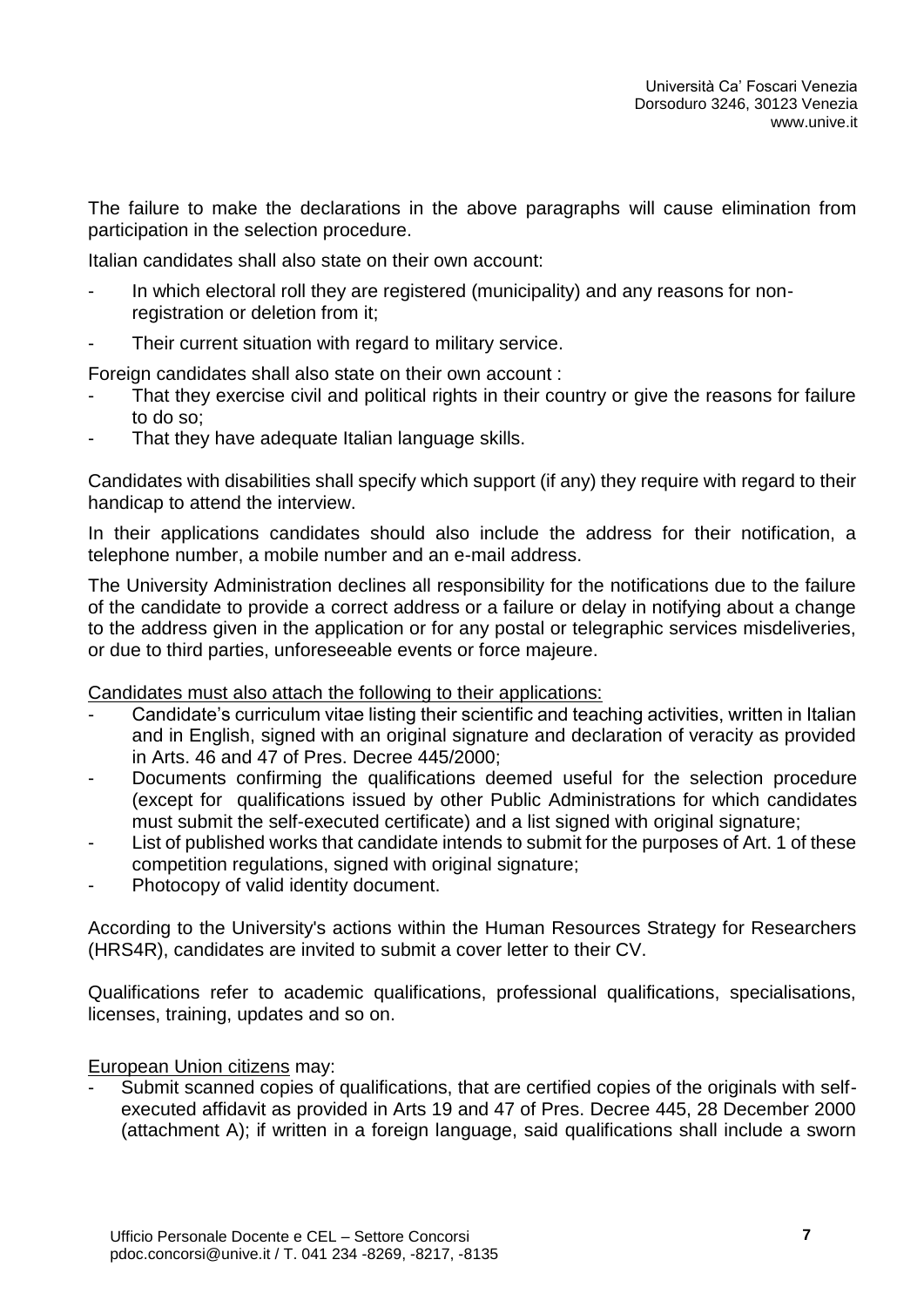Italian translation performed by embassy or consulate translators or by an official translator;

- or
- Prove that they have the necessary qualifications using the self-executed certificate or selfexecuted affidavit (Attachment A). The latter mode is the only accepted for qualifications issued by other Public Administrations.

Non-EU citizens with a regular residence permit may submit scanned copies of qualifications, authenticated or true certified copies of the original. The self-executed certificates must be used in accordance with the procedure laid down for EU citizens whenever it is necessary to provide proof of status, facts or personal qualities certifiable or confirmable by Italian public agencies or if the production of self-executed certificates takes place under international agreements between Italy and the applicant's country of origin.

Non-EU citizens without a regular residence permit may submit scanned copies of qualifications, authenticated or true certified copies of the original.

Certificates issued by the relevant authorities of the applicant's Country of origin must be submitted together with a translation into Italian authenticated by the Italian consular authority certifying conformity with the original.

The Administration shall carry out a verification process on the contents of substitute declarations contained in the curriculum vitae.

No reference may be made to documents presented to this or other administrations or to documents attached to the application forms of other selection procedures.

# **Art. 4**

## **Publications**

Candidates must upload their publications in pdf, dividing them into the appropriate four fields of electronic procedure of the capacity of 50 MB each (in each field can be inserted more publications collected into a .zip folder. It is recommended that the names of the files in the folder do not exceed 20 characters).

Published works not uploaded within the closing date shall not be taken into consideration by the Examining Board.

It is not allowed to present publications as link or in a "storage/file sharing on-line" or web pages.

If a candidate presents more publications than required, the Commission will evaluate the publications, in the order specified in the list of publications produced by the candidate, up to the limit provided.

For the purposes of this selection procedure only published works or texts accepted for publication as provided in current law shall be accepted for assessment, along with essays in anthologies and articles published in hard copy or digital format magazines excluding internal notes or departmental reports.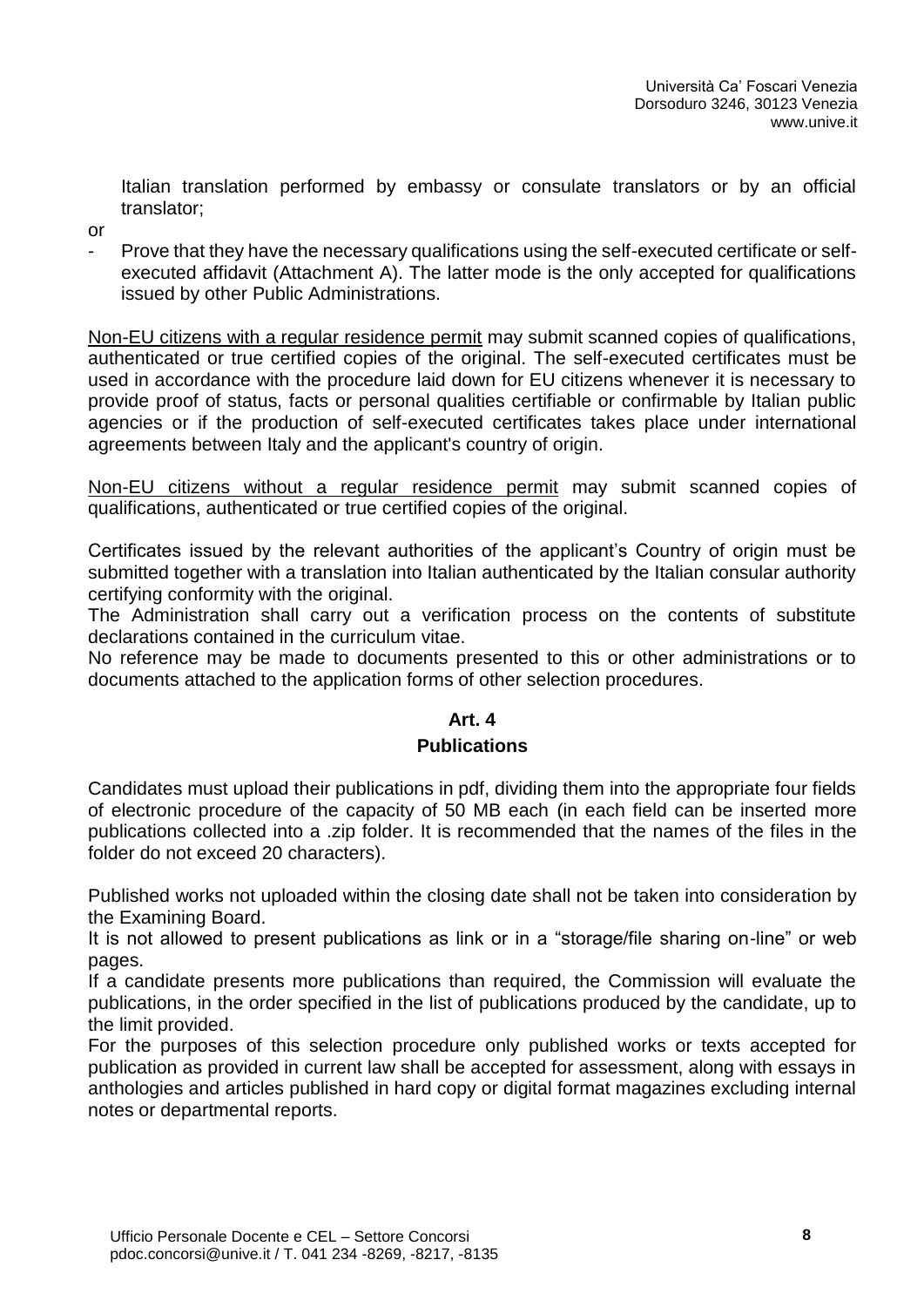For joint-authored publications the candidates may include a statement confirming their contribution. Otherwise, joint-authored publications may be evaluated provided it is possible to identify the individual contribution of the candidate on the basis of its coherence with their overall scientific activity.

The Examining Board will have access to the publications in digital format only for competition purposes, taking into account the existing legislation concerning publishing and copyright.

#### **Art. 5**

#### **Exclusion from selection procedure**

Candidates are conditionally admitted to the selection procedure. The exclusion, due to lack of the requirements on the expiry date, is ordered at any time, even after the discussion has taken place.The exclusion decree is notified by email to the interested party to the e-mail address communicated during the application phase.

#### **Art. 6 Composition of the Examining Board**

The Board, made up at least of three members chosen from tenured professors, mainly from other universities (also foreign universities), shall be proposed by means of a resolution passed by the Department Board and appointed by a Rector's Decree. The Board may draw upon the support of one or more experts for the language proficiency assessment.

The appointment of the Examining Board must be carried on in compliance with Art. 7 of Regulations governing the public selections of fixed-term researchers

The appointment of the Board shall be published online on the University website.

## **Art. 7 Roles of the Examining Board**

For the procedure admission, the Board assesses:

a) the PhD equivalence of any qualifications obtained abroad;

b) the "contracts, checks or grants in foreign universities and research centers" analogy to contracts, checks or grants referred to in art. 6, paragraph 2, lett. a), b), c) and d) of the Regulations for the Recruitment of fixed-term researchers, taking into account the correspondence tables defined by the Ministry pursuant to art. 18, paragraph 1, letter b), Law 240/2010 "(Ministerial Decree 662/2016).

The Board shall carry out the preliminary assessment of candidates, providing motivated evaluations of qualifications, curriculum vitae and scientific work, including their doctoral thesis, according to criteria and parameters recognised at international level, identified by means of Ministerial Decree 243, 25 May 2011, to be carried out in accordance with the guidelines for the evaluation in Annex no. 1 of the Regulations governing the public selections of fixed-term researchers in compliance with Art. 24 of the Italian Law 240/2010..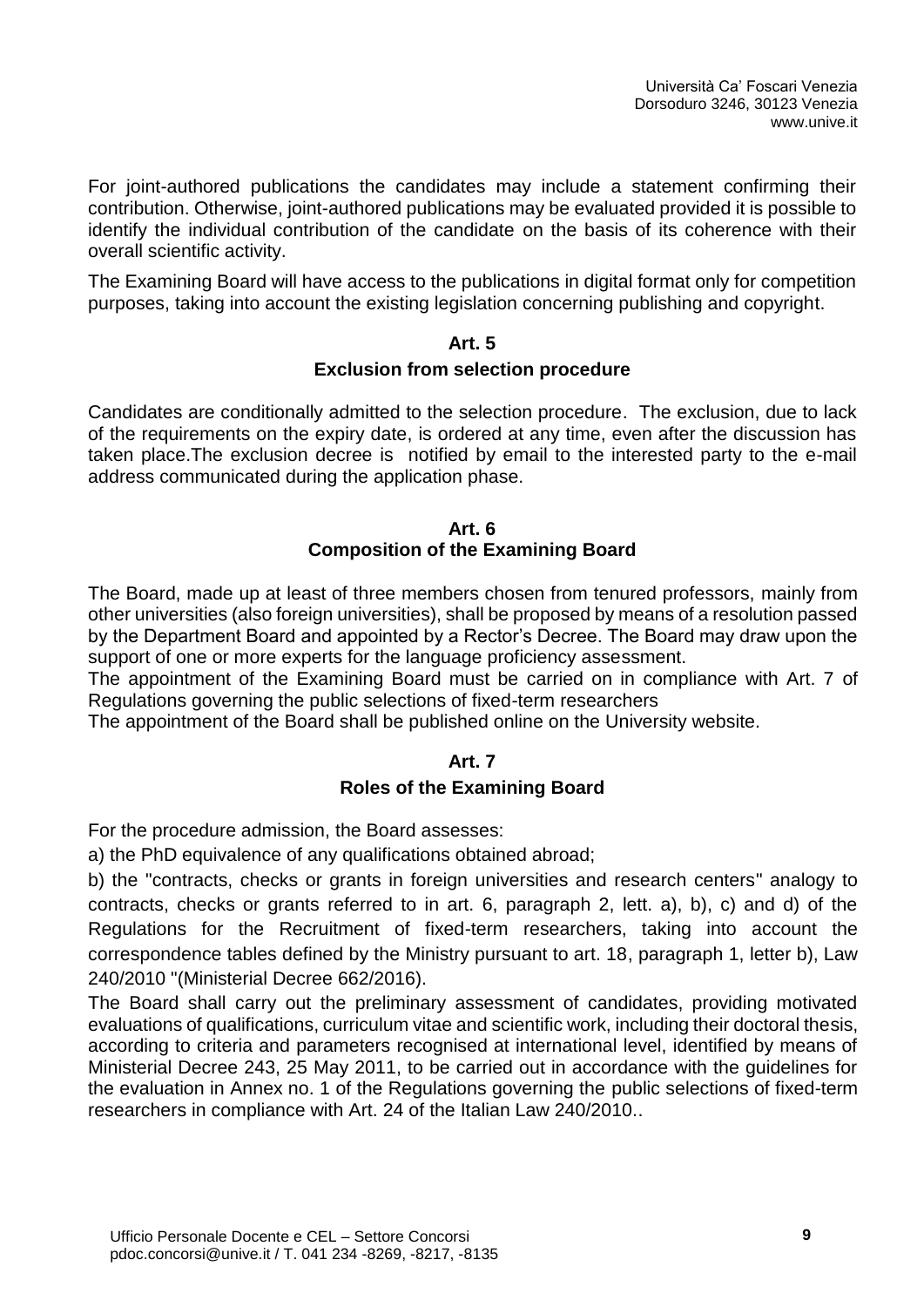Following the preliminary assessment the Board will admit the most worthy candidates - 10 to 20 per cent of the original candidates and no less than six in number - to participate in a public discussion of their qualifications and scientific work; all candidates shall be admitted to the discussion should their total number be equal to or less than six.

After the discussion the board will grade the qualifications and each of the published works presented by the candidates admitted to said discussion. The board will draw up a collective overall evaluation of the candidates admitted to the discussion of their qualifications and published works, stating whether they are eligible for the competition and expressing a concise evaluation.

The assessment of candidates involves no written or oral examinations with the exception of the oral test aimed at ascertaining adequate knowledge of the foreign language provided for in art. 1 of this announcement; the oral exam takes place simultaneously with the discussion of qualifications and publications.

#### **The University will publish on 10 th February 2021 on its website at the following address <http://www.unive.it/bandi-ric240> the discussion date, with details of candidates admitted, or the possible postponement of the publication.**

The said publication is equivalent to notification of the law in effect. Therefore, candidates are required to appear for the discussion, without notice, in the place, the day and hour specified in the notice. Failure to attend this discussion shall be considered explicit outright proof of their decision to withdraw from the selection process.

Attending candidates must present a valid identity document.

The Board may use, at all stages of the procedure, of telematic tools for collegial work

The Board must conclude its activities within three months of the appointment decree, unless otherwise specified. The closing date may be deferred for proven exceptional motives given by the Board Chair. In the case of failure to conclude activities by the date established, the Rector shall issue a reasoned decree giving rise to procedures for the replacement of members held to be responsible for the delay as well as establishing a new closing date for the conclusion of activities.

#### **Art. 8 Validity of the proceedings**

The Board proceedings are attested in the minutes of the meetings, together with the related attachments that shall be sent by the Board Chair to the ARU (Ca' Foscari Human Resources Area) – Ufficio Personale Docente e CEL Settore Concorsi within 7 days after the conclusion of the Board activities for assessment of the proceedings and approval of the minutes by Rector's Decree.

Once the minutes have been approved, the documents are sent to the Director of the Department responsible for the proposal for the call and the decree approval of documents is made public by entering the University web page at **[http://www.unive.it/bandi-ric240.](http://www.unive.it/bandi-ric240)** This insertion will be announced by notice in the Official Gazzette [\(http://www.gazzettaufficiale.it/index.jsp\)](http://www.gazzettaufficiale.it/index.jsp)

From the date of publication of this notice starts the deadline for any appeal.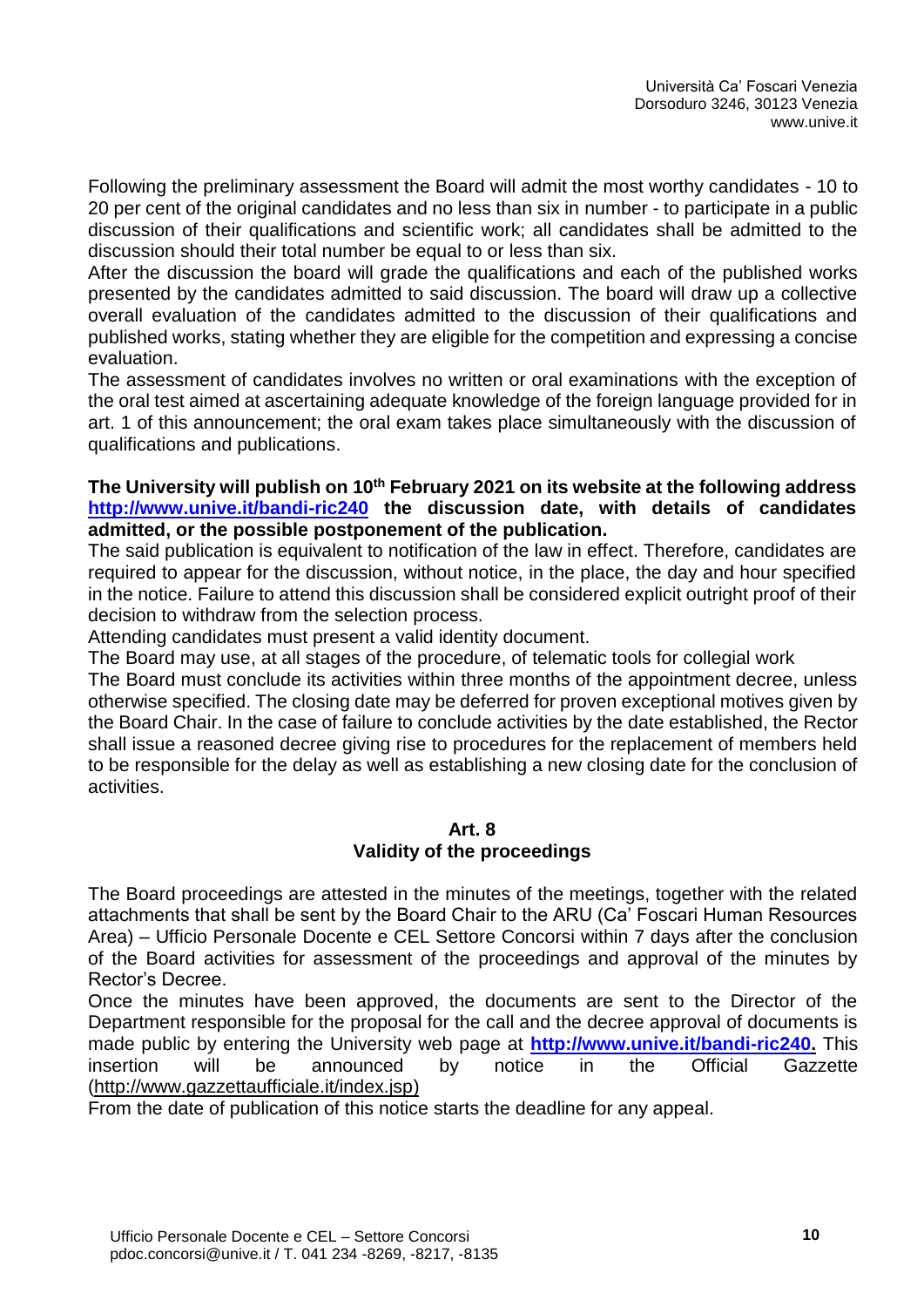In line with the legislation on access to documents and with the provisions of Law no. 4, the request for access to the documents can be sent to the Competition Sector via email (pdoc.concorsi@unive.it) or via PEC at the address [protocollo@pec.unive.it](mailto:protocollo@pec.unive.it) or according to the other methods indicated on the specific web page of the 'University at https://www.unive.it/pag/11143.

### **Art. 9 Selection conclusion and appointment**

Within two months of the receipt of the proceedings, the Department Board proposes to the Board of Governors the choice of the candidate who is comparatively best among those declared eligible as shown by the proceedings of the Examining Board. In case of *ex aequo* evaluation, the choice of the candidate to be proposed will be based on the consistency of the candidate's scientific profile with the Department's didactic and research development plan. The resolution will point out, anyhow, the precise reasons for the choice.

## **Art. 10**

## **Drawing-up of contract**

The Administration invites the person concerned to send all documentation required under current legislation and the competition regulations within 30 days of the drawing-up of the individual fixed-term employment contract. The contract shall be drawn up by the Rector or her/his representative on behalf of the University.

The employment is governed by the individual contract and by the regulations in force also regarding to the tax, welfare, social treatment for employee income.

The gross annual pay for fixed-term full-time researcher corresponds to the initial remuneration of the full-time researcher, high of 20%.

The contract will specify the causes of termination; in any case is a cause of termination of the contract the annulment of the selection procedure, which is its prerequisite.

The employment start date shall be established by the recruiting Department on the basis of research and teaching requirements, and depending on funding available and any legal constraints.

Should circumstances arise hindering recruitment - whether for legal, organisational or financial motives, prior to the completion of the selection procedures, this Administration reserves the right not to hire or to delay recruitment.

Within the resources available for programming, in the third year of the contract the - University evaluates the researcher, who has achieved the scientific qualification pursuant to art. 16 of Law 240/2010, in order to call him in the role of associate professor, pursuant to art. 24 paragraph 5, Law 240/2010, without prejudice to the provisions of art. 5-bis of the same law.

## **Art. 11**